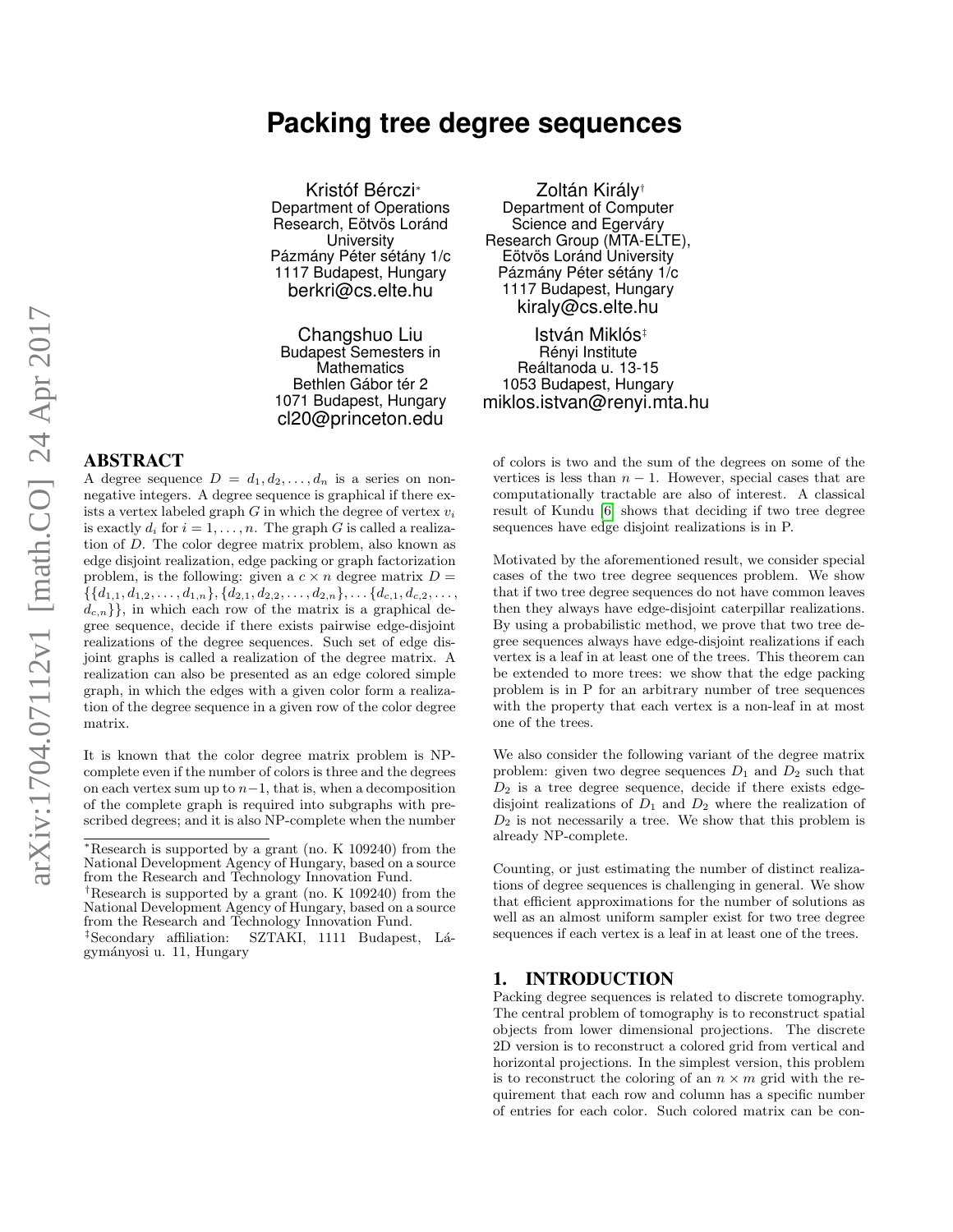sidered as a factorization of the complete bipartite graph  $K_{n,m}$ . Indeed, for each color  $c_i$ , the 0-1 matrix obtained by replacing  $c_i$  to 1 and all other colors to 0 is an adjacency matrix of a simple bipartite graph such that the disjoint union of these simple graphs is  $K_{n,m}$ . The prescribed number of entries for each color are the degrees of the simple bipartite graphs. Therefore, an equivalent problem is to give a factorization of the complete bipartite graph into subgraphs with prescribed degree sequences.

It is also possible to consider the non-bipartite version of the graph factorization problem. Obviously, the sum of the degrees for each vertex must be  $n - 1$  when the complete graph  $K_n$  is factorized. Therefore, if there are k degree sequences, the last degree sequence is uniquely determined by the first  $k-1$  degree sequences. When  $k = 2$ , the problem is reduced to the degree sequence problem, and can be solved in polynomial time [\[3,](#page-6-1) [4\]](#page-6-2). When  $k = 3$ , the problem already becomes NP-complete [\[1\]](#page-6-3). However, special cases are polynomially solvable. Such a special case is when one of the degree sequences is almost regular, that is, any two degrees differ at most by 1 [\[5\]](#page-6-4).

In this paper we consider the case when  $k = 3$  and two of the degree sequences are tree degree sequences. It was already known that this case is tractable [\[6\]](#page-6-0). Here we present a new result considering special, caterpillar realizations. Another alternative proof is given for a special subclass of pairs of tree degree sequences that can be extended to an arbitrary number of sequences. The size of the solution space and sampling from it is also discussed. As a negative result, we show that deciding the existence of edge-disjoint realizations for two degree sequences  $D_1$  and  $D_2$  is NP-complete even if  $D_2$  is a tree degree sequence (but its realization do not have to be a tree).

#### 2. PRELIMINARIES

In this section we give the definitions and lemmas needed to state the theorems. The central problem in this paper is the color degree sequence problem.

DEFINITION 1. A degree sequence  $D = d_1, d_2, \ldots, d_n$ is a series of non-negative integers. A degree sequence is graphical if there is a vertex labeled simple graph G in which the degrees of the vertices are exactly D. Such graph G is called a realization of D. The color degree matrix problem is the following: given a  $c \times n$  degree matrix  $D =$  $\{\{d_{1,1}, d_{1,2}, \ldots, d_{1,n}\}, \{d_{2,1}, d_{2,2}, \ldots, d_{2,n}\}, \ldots, \{d_{c,1}, d_{c,2}, \ldots,$  $d_{c,n}$ }, in which each row of the matrix is a degree sequence, decide if there is an ensemble of edge disjoint realizations of the degree sequences. Such a set of edge disjoint graphs is called a realization of the degree matrix. Given two degree sequences  $D = d_1, d_2, \ldots, d_n$  and  $F = f_1, f_2, \ldots, f_n$ , their sum is defined as  $D + F = d_1 + f_1, d_2 + f_2, ..., d_n + f_n$ .

For sake of completeness, we define tree degree sequences, path sequences and caterpillars.

DEFINITION 2. Let  $D = d_1, d_2, \ldots, d_n$  be a degree sequence. Then D is called a **tree sequence** if  $\sum_{i=1}^{n} d_i = 2n - 2$  and each degree is positive. If all of the degrees are 2 except two

of them which are  $1$ , then  $D$  is called a **path sequence**. A tree is a caterpillar if its non-leaf vertices span a path.

We will use the following complexity classes later on.

DEFINITION 3. A decision problem is in NP if a nondeterministic Turing Machine can solve it in polynomial time. An equivalent definition is that a witness proving the "yes" answer to the question can be verified in polynomial time. A counting problem is in  $\#P$  if it asks for the number of witnesses of a problem in NP. A counting problem in  $\#P$  is in FP if there is a polynomial running time algorithm which gives the solution. It is  $\#P$  – complete if any problem in  $\#P$ can be reduced to it by a polynomial-time counting reduction.

DEFINITION 4. A counting problem in  $\#P$  is in FPRAS (Fully Polynomial Randomized Approximation Scheme) if there exists a randomized algorithm such that for any problem instance x, and  $\epsilon, \delta > 0$ , it generates an approximation  $\hat{f}$  for the solution f, satisfying

$$
P\left(\frac{f}{1+\epsilon} \le \hat{f} \le f(1+\epsilon)\right) \ge 1-\delta,
$$

and the algorithm has a time complexity bounded by a polynomial of  $|x|$ ,  $1/\epsilon$  and  $-\log(\delta)$ .

The total variational distance  $d_{TV}(p, \pi)$  between two discrete distributions p and  $\pi$  over the set X is defined as

$$
d_{TV}(p, \pi) := \frac{1}{2} \sum_{x \in X} |p(x) - \pi(x)|
$$

DEFINITION 5. A counting problem in  $\#P$  is in FPAUS (Fully Polynomial Almost Uniform Sampler) if there exists a randomized algorithm such that for any instance  $x$ , and  $\epsilon > 0$ , it generates a random element of the solution space following a distribution p satisfying

$$
d_{TV}(p, U) \le \epsilon,
$$

where  $U$  is the uniform distribution over the solution space, and the algorithm has a time complexity bounded by a polynomial of |x| and  $-\log(\epsilon)$ .

<span id="page-1-0"></span>The following technical lemma will be used later for constructing edge-disjoint caterpillar realizations.

LEMMA 1. For  $n \geq 4$ , there exists two edge-disjoint Hamiltonian paths in the complete graph  $K_n$  whose ends are pairwise different.

PROOF. Let  $V = \{1, 2, ..., n\}$ , and let the first Hamiltonian path be  $1, 2, 3, \ldots, n$ . We are going to show by induction that there is a second Hamiltonian path  $H$  starting at 2, ending at 3 and using no edge between consecutive integers. For  $n = 4$  the path  $H = 2, 4, 1, 3$  does the job. Suppose  $n > 4$ and we have a path  $H'$  on vertices  $1, \ldots, n - 1$  between 2 and 3. Since it has at least three edges, there is an edge  $ij$ where  $i, j < n - 1$ . Replace this edge by two edges in and nj for getting the desired path H.  $\Box$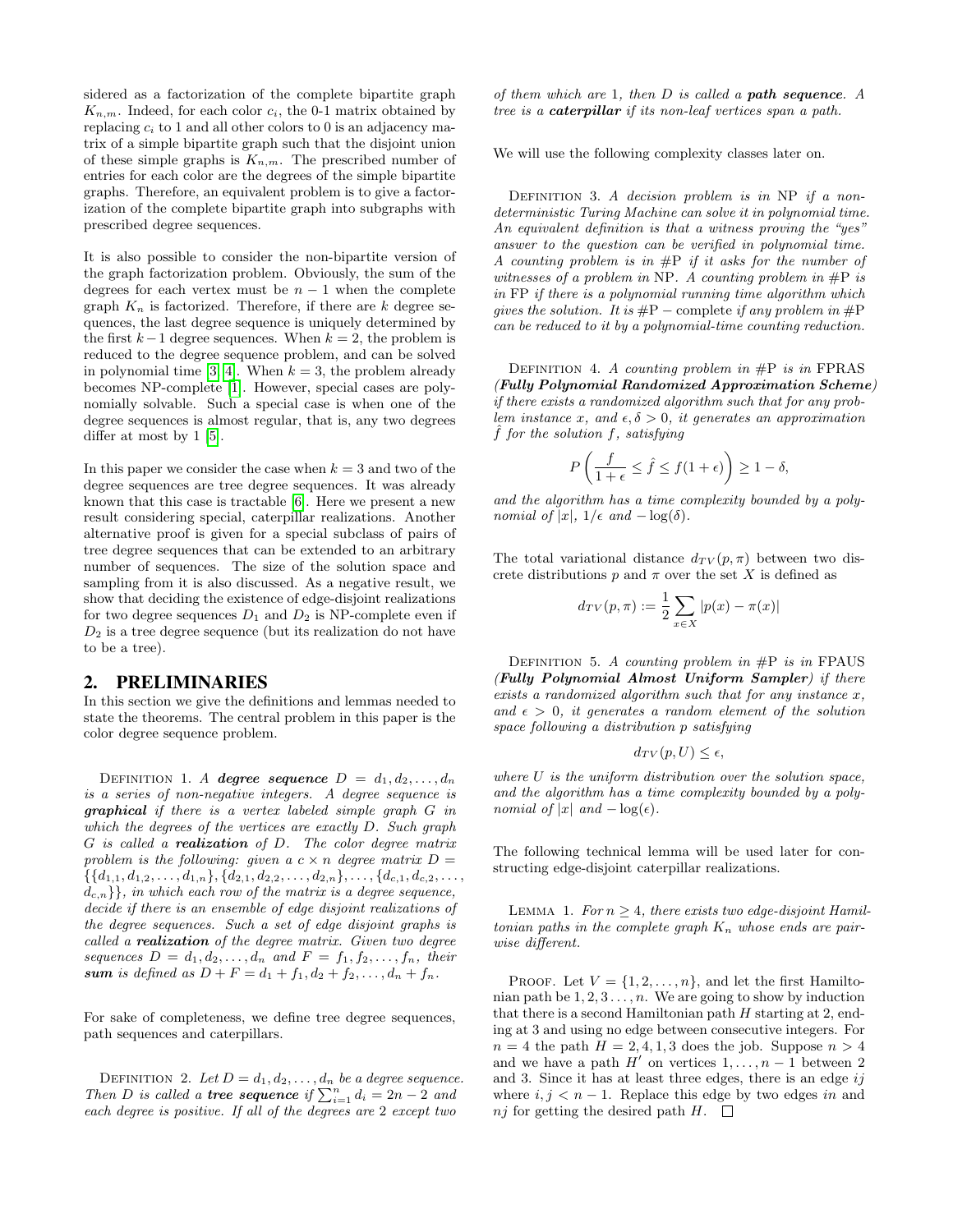### 3. PACKING TREES

<span id="page-2-2"></span>First we consider the problem of packing two tree degree sequences without common leaves.

THEOREM 2. Let  $D = d_1, d_2, \ldots, d_n$  and  $F = f_1, f_2, \ldots, f_n$  be two tree degree sequences such that  $\min_i \{d_i + f_i\} \geq 3$ . Then D and F have edge disjoint caterpillar realizations.

PROOF. The proof is by induction on  $n$ . Observe that the smallest possible *n* is 4 to accommodate at least  $4 = 2 \times 2$ leaves (note that each tree has at least two leaves). For  $n = 4$ , the only possible pair of degree sequences is  $(2, 2, 1, 1)$ and  $(1, 1, 2, 2)$  $(1, 1, 2, 2)$  $(1, 1, 2, 2)$ . By Lemma 1, these sequences have edge disjoint realizations.

If  $n > 4$  and both D and F are path sequences, then there exists edge disjoint Hamiltonian paths, according to Lemma [1.](#page-1-0)

So we may suppose that not both are path sequences. As the sum of the degrees in  $D + F$  is  $4n - 4$ , there are at least four indices where  $d_j + f_j = 3$ , it is easy to check that we can select indices  $i$  and  $j$  such that, possibly after reversing D and F, we have  $d_i \geq 3$ ,  $d_j = 1$  and  $f_j = 2$ .

Modify D and F by removing  $d_j$  and  $f_j$  and decreasing  $d_i$  by 1. This modified  $D'$  and  $F'$  are tree degree sequences without common leaves on  $n-1$  vertices, therefore, by induction,  $D'$  and  $F'$  have edge disjoint caterpillar realizations,  $T'_1$  and  $T_2'$ . Modify  $T_1'$  and  $T_2'$  as follows. Add back vertex  $v_j$  and connect it to vertex  $v_i$  in  $T'_1$ . The so obtained  $T_1$  is a realization of D. Take a path  $P$  in  $T'_2$  containing all non-leaf vertices and two leaves. Observe that  $P$  has at least 3 edges, since otherwise F has  $n-2$  leaves, so D has only two, contradicting to  $d_i \geq 3$ . Hence P has an edge  $v_kv_\ell$  such that  $k \neq i$  and  $\ell \neq i$ . For constructing  $T_2$ , replace edge  $v_kv_\ell$  of  $T'_2$  by two edges,  $v_kv_j$  and  $v_jv_\ell$ . The tree  $T_2$  thus obtained is a caterpillar, edge disjoint from  $T_1$  and is a realization of  $F. \square$ 

The theorem implicitly states that if two degree sequences do not share common leaves then their sum is graphical. If the two trees have common leaves, their sum is not necessarily graphical. The simplest example for it is the degree sequences

$$
\begin{array}{cccc} D = & 2, & 1, & 1 \\ F = & 2, & 1, & 1 \end{array}
$$

Observe that the largest degree in  $D + F$  is 4, and there are only 3 vertices.

However, if their sum happens to be graphical then they also have edge disjoint realizations, as was shown by Kundu in [\[6\]](#page-6-0).

<span id="page-2-0"></span>THEOREM 3. [\[6\]](#page-6-0) Let  $D = d_1, d_2, \ldots, d_n$  and  $F = f_1, f_2, \ldots, f_n$  be two tree degree sequences. Then there exist edge disjoint tree realizations of  $D$  and  $F$  if and only if  $D + F$  is graphical.



<span id="page-2-1"></span>Figure 1: Edge disjoint realization of two degree sequences, both of them are  $5, 2, 2, 2, 2, 2, 1, 1, 1, 1, 1$ 

.

However, there are tree degree sequences that have edge disjoint tree realizations but do not have edge disjoint caterpillar realizations. For example, consider the following tree degree sequences

> $D = 5, 2, 2, 2, 2, 2, 1, 1, 1, 1, 1$  $F = 5, 2, 2, 2, 2, 2, 1, 1, 1, 1, 1$

They have edge disjoint realizations, according to Theorem [3](#page-2-0) (see also Fig. [1\)](#page-2-1), since their sum is graphical. We claim that they do not have edge disjoint caterpillar realizations. To see this, observe that in any caterpillar realization, the degree 5 vertices must be connected to at least 3 leaves. However, there are only 5 vertices that are leaves in any of the trees, showing that any pair of caterpillar realizations will share at least one edge.

Theorem [2](#page-2-2) considered the case when the leaf vertices of the degree sequences do not coincide. Now we turn to the opposite end, namely when each vertex is a leaf in at least one of the sequences.

<span id="page-2-3"></span>THEOREM 4. Let  $D = d_1, d_2, ..., d_n$  and  $F = f_1, f_2, ..., f_n$ be tree degree sequences such that  $min(d_i, f_i) = 1$  for all i. Let  $T_1$  and  $T_2$  be random realizations of D and F uniformly distributed. Then the expected number of common edges of  $T_1$  and  $T_2$  is 1.

PROOF. The proof is based on the following lemma.

LEMMA 5. Let  $T$  be a random realization of the tree degree sequence  $D = d_1, d_2, \ldots, d_n$ . Then the probability that there is an edge between  $v_i$  and  $v_j$  is

$$
\frac{d_i+d_j-2}{n-2}.
$$

PROOF. It is well known that the number of trees with a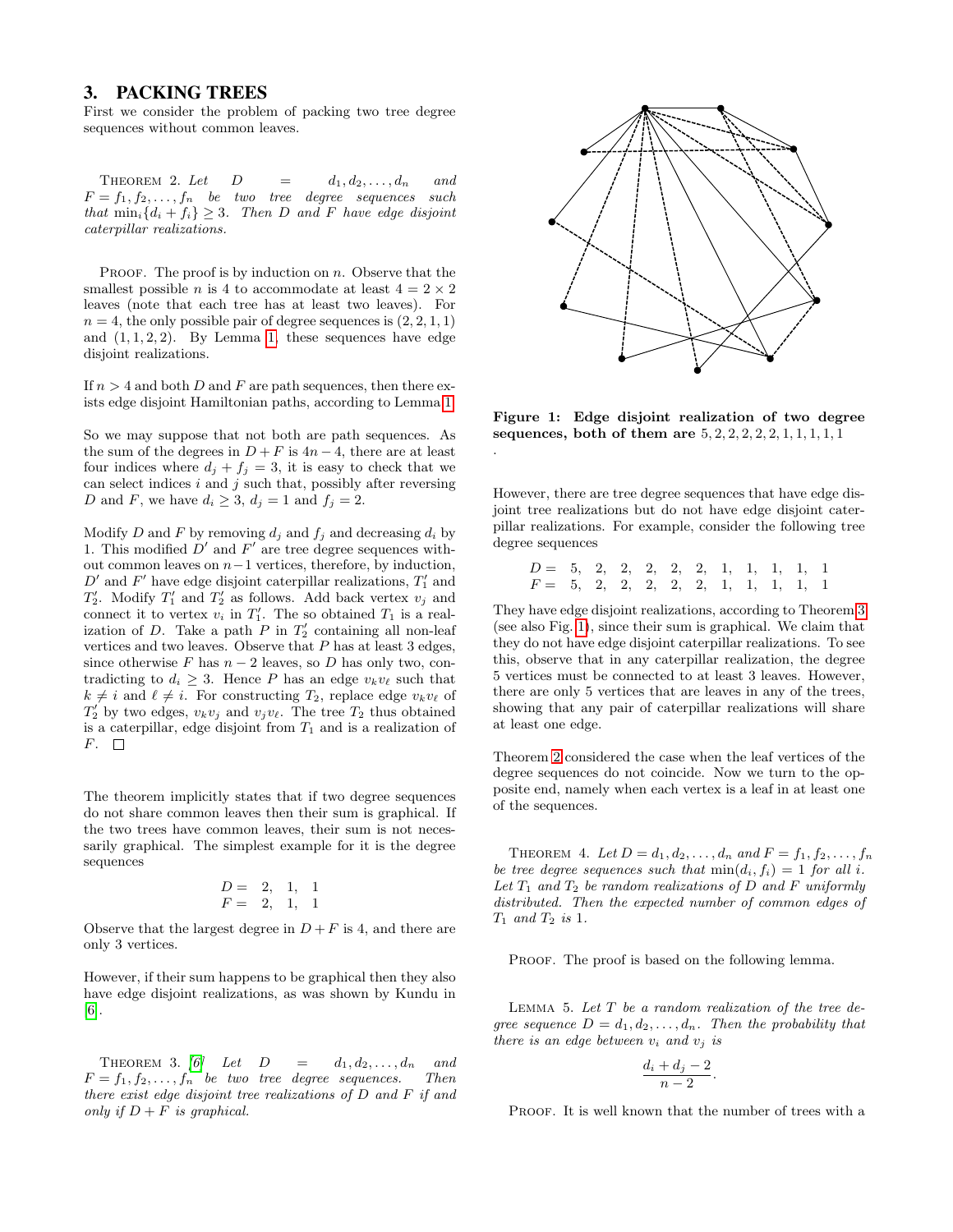given degree sequence is

<span id="page-3-1"></span>
$$
\frac{(n-2)!}{\prod_{k=1}^{n}(d_k-1)!}.
$$
 (1)

Let  $T'$  denote those trees in which  $v_i$  and  $v_j$  are connected. Let f be a mapping from  $T'$  to the trees with degree sequence

$$
d_1, \ldots, d_{i-1}, d_{i+1}, \ldots, d_{j-1}, d_{j+1}, \ldots, d_n, d_i + d_j - 2
$$

obtained by joining  $v_i$  and  $v_j$  to a common vertex. The function f is surjective and each tree is an image  $\binom{d_i+d_j-2}{d_i-1}$  times. Therefore the number of trees in which  $v_i$  is connected to  $v_j$ is

<span id="page-3-0"></span>
$$
\frac{(n-3)!}{(d_i+d_j-3)! \prod_{k \neq i,j} (d_k-1)!} \frac{(d_i+d_j-2)!}{(d_i-1)!(d_j-1)!} = \frac{(d_i+d_j-2)(n-3)!}{\prod_{k=1}^n (d_k-1)!}.
$$
\n(2)

The probability that  $v_i$  and  $v_j$  is connected is the ratio of [\(2\)](#page-3-0) and [\(1\)](#page-3-1), which is indeed

$$
\frac{d_i + d_j - 2}{n-2},
$$

thus concluding the proof of the lemma.  $\square$ 

Now we turn to the proof of the theorem. Let  $D$  and  $F$  be the two degree sequences satisfying that each vertex is a leaf in at least one of the trees. Define

$$
\begin{array}{rcl} \mathcal{A} & := & \{i \mid d_i > 1 \land f_i = 1\}, \text{and} \\ \mathcal{B} & := & \{i \mid d_i = 1 \land f_i > 1\}. \end{array}
$$

Note that there might be parallel edges in the two trees only between these two sets. The expected number of parallel edges is then

$$
\sum_{i \in \mathcal{A}} \sum_{j \in \mathcal{B}} \frac{(d_i - 1)(f_j - 1)}{(n - 2)^2} = \sum_{i \in \mathcal{A}} \frac{d_i - 1}{n - 2} \sum_{j \in \mathcal{B}} \frac{f_j - 1}{n - 2} =
$$
  

$$
\sum_{i=1}^n \frac{d_i - 1}{n - 2} \sum_{j=1}^n \frac{f_j - 1}{n - 2} = 1,
$$

since  $d_i = 1$  for all  $i \in \overline{A}$ ,  $f_j = 1$  for all  $j \in \overline{B}$ , and the sum of the degrees decreased by 1 is  $n-2$  for any tree degree sequence. This finishes the proof of the theorem.  $\Box$ 

<span id="page-3-2"></span>Theorem [4](#page-2-3) implies a characterization of realizability for a subclass of tree degree sequences.

COROLLARY 6. Let  $D = d_1, \ldots, d_n$  and  $F = f_1, \ldots, f_n$ be tree degree sequences such that each vertex is a leaf in at least one of them. Then D and F have edge-disjoint tree realizations if and only if  $d_i < n-1$  and  $f_i < n-1$  for all i.

PROOF. If  $\max_i \{d_i\} = n-1$  or  $\max_i \{f_i\} = n-1$  then  $D+$  $F$  is not graphical. On the other hand, if none of the trees is a star, then there are four distinct indices such that  $i_1, i_2 \in$ A and  $j_1, j_2 \in \mathcal{B}$ . Then there exists a pair of trees  $T_1$  and  $T_2$  such that both trees contain edges  $(v_{i_1}, v_{j_1})$  and  $(v_{i_2}, v_{j_2})$ and  $T_1$  realizes D while  $T_2$  realizes F. Indeed, the degree 1 vertices can be connected to any of the non-leaf vertices. This means that there are trees having at least 2 common edges, which is above the average. Hence there must be a pair of trees with less than average number of common edges. That is, they are edge disjoint realizations.  $\Box$ 

This theorem will be useful also at generating random realizations, see the next section.

Similar theorem holds for arbitrary number of tree sequences. We need a preliminary lemma (with  $V = \{v_1, \ldots, v_n\}$ ).

<span id="page-3-3"></span>LEMMA 7. Let  $D = d_1, \ldots, d_n$  be a tree degree sequence,  $n > m > 2$  and  $U = \{v_i \mid d_i > 1\}$ . Suppose  $V_1, \ldots, V_{m-1}$ are pairwise disjoint sets in  $L = V \setminus U$ . Suppose further that  $|U| > 1, |V_1| > 1, \ldots, |V_{m-1}| > 1$  and  $d_i \leq n-m$  for all i. Then there is a tree  $T$  realizing  $D$ , such that for all j its restriction to  $U \cup V_j$  is a non-star tree.

PROOF. For any tree realization T, its restriction to  $U\cup V_j$ is a tree because outside  $U$  there are only leaves. In the case  $|U| > 2$  we claim that there is a tree realization T such that its restriction to U is not a star. Indeed, if  $T'$  restricted to U is a star centered at  $u \in U$ , then by the degree bound there is a leaf  $w \in L$  not connected u, call its neighbor  $u_1 \in U$ . Let  $u_2$  be a third vertex of U. Replacing edges  $uu_2$  and  $u_1w$  by edges  $u_1u_2$  and uw gives another tree realization T, whose restriction to  $U$  is not a star.

For the case  $|U| = 2$  let  $U = \{v_i, v_j\}$  and connect first  $v_1$ to  $v_j$ . Now  $d_i + d_j = n$ , so  $d_i \geq m$  and  $d_j \geq m$ . For each  $k \leq m-1$  connect one vertex of  $V_k$  to  $v_i$  and another one to  $v_j$ . The remaining leaves in L can be distributed easily, connect any  $d_i - m$  of them to  $v_i$  and the remainder to  $v_j$ giving the aimed tree realization.  $\Box$ 

THEOREM 8. Let  $D_1, D_2, \ldots, D_m$  be tree degree sequences with  $D_i = d_{i,1}, d_{i,2}, \ldots, d_{i,n}$  such that each vertex is a leaf in all except at most one of them. Then  $D_1, D_2, \ldots, D_m$  have edge disjoint realizations if and only if  $\max_{i,j} \{d_{i,j}\} \leq n-m$ .

PROOF. Necessity is clear as  $D_1 + D_2 + \cdots + D_m$  is not graphical if  $\max_{i,j} \{d_{i,j}\} > n-m$ .

The statement is trivial when  $m = 1$ , if  $m = 2$  then it is equivalent to Corollary [6,](#page-3-2) so we may suppose  $m > 2$ .

We give a constructive proof for the other direction. First a trial solution is built which might contain parallel edges, then these parallel edges are eliminated to get an edge disjoint realization.

Let  $V_i$  denote the subset of vertices on which the degrees in  $D_i$  are larger than 1. Note that  $\{V_1, V_2, \ldots, V_m\}$  forms a subpartition of V and  $|V_i| \geq 2$  for each  $i = 1, \ldots, m$ . For a degree sequence  $D_i$ , construct a trial tree  $T_i$  by using Lemma [7,](#page-3-3) which ensures that the subtree on vertices  $V_i \cup V_k$ is a non-star tree for any  $k \neq i$ .

From the trial solution, which might contain several parallel edges, a final solution is built in the following way. While there exists a pair of indexes  $(i, k)$  such that there is one or more parallel edges between  $V_i$  and  $V_k$ , do the following. Let  $\tilde{T}_{i,k}$  denote the subtree of the tree  $\tilde{T}_i$  on vertices  $V_i \cup V_k$ and let  $\tilde{D}_{i,k}$  denote its degree sequence. By Corollary [6,](#page-3-2)  $\tilde{D}_{i,k}$  and  $\tilde{D}_{k,i}$  have edge disjoint tree realizations. Replace  $\tilde{T}_{i,k}$  and  $\tilde{T}_{k,i}$  by such realizations. This removes all parallel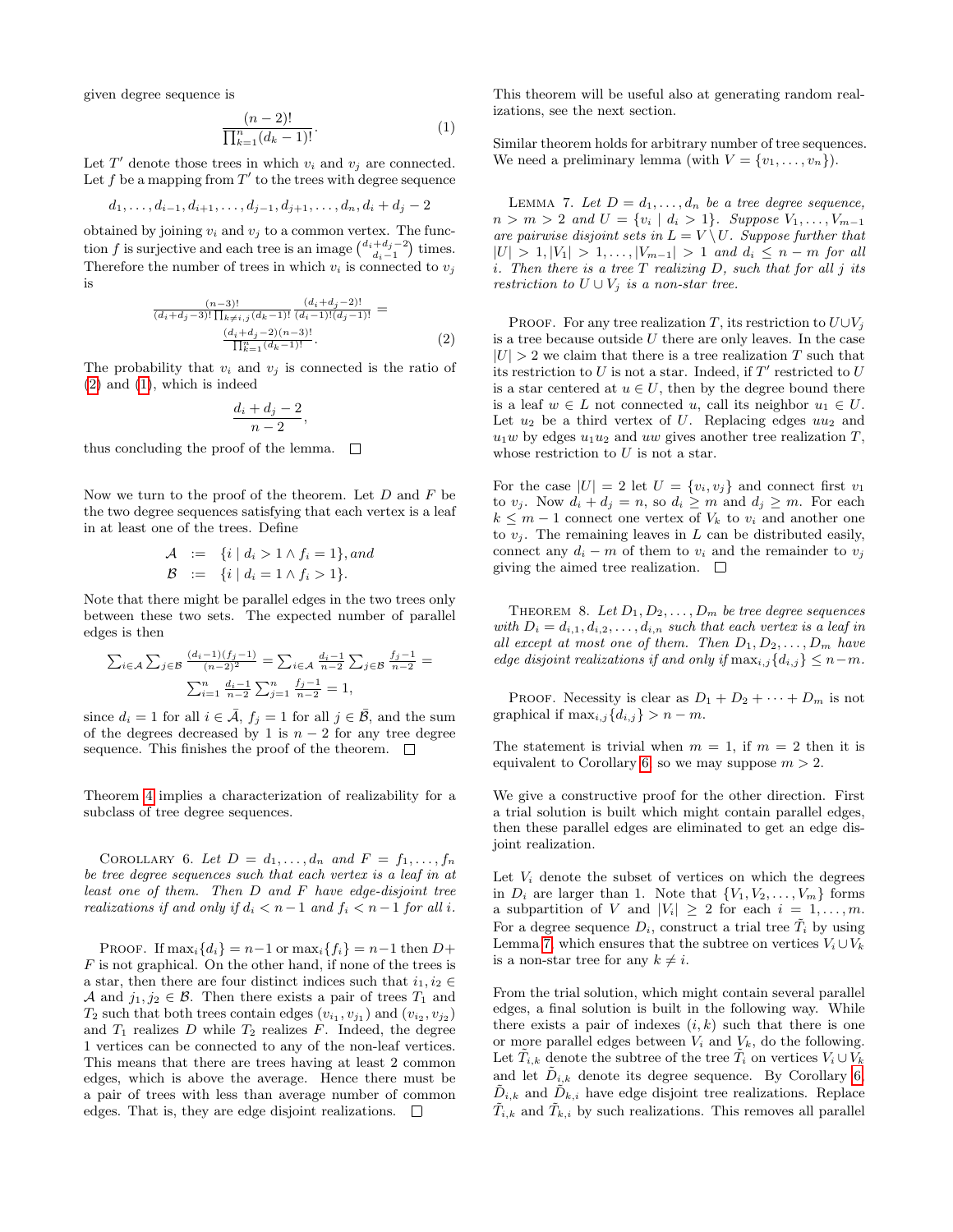edges between  $V_i$  and  $V_k$  because  $\tilde{T}_i$  has no edge between these sets if  $j \neq i, j \neq k$ .  $\Box$ 

# 4. COUNTING AND SAMPLING REALIZA-TIONS

Since typically there are more than one realizations when a realization exists, and typically the number of realizations might grow exponentially, is is also a computational challenge to estimate their number and/or sample almost uniformly a solution. Here we have the following theorem.

THEOREM 9. Let  $D = d_1, d_2, \ldots, d_n$  and  $F =$  $f_1, f_2, \ldots, f_n$  be two tree degree sequences such that each vertex is a leaf in at least one of the trees. Furthermore, assume that none of the trees is a star. Then there is an FPRAS for estimating the number of disjoint realizations and there is an FPAUS for almost uniformly sampling realizations.

PROOF. This theorem is based on Theorem [4.](#page-2-3) As we discussed, there are random trees with at least two parallel edges. The number of pair of trees containing parallel edges  $(v_{i_1}, v_{j_1})$  and  $(v_{i_2}, v_{j_2})$  such that  $d_{i_1}, d_{i_2} > 1$  and  $f_{j_1}, f_{j_2} > 1$ is

$$
\frac{(n-4)!}{(d_{i_1}-2)!(d_{i_2}-2)!\prod_{k\neq i_1,i_2}(d_k-1)!} \times
$$
  
\n
$$
\frac{(n-4)!}{(d_{j_1}-2)!(d_{j_2}-2)!\prod_{k\neq j_1,j_2}(f_k-1)!}
$$
\n(3)

Therefore, at least the same number of pair of trees have no parallel edges (that is, are edge disjoint realizations of the degree sequences) to get the expectation 1 for the number of parallel edges. Therefore, the probability that two random trees will be edge disjoint is at least

$$
\frac{(d_{i_1}-1)(d_{i_2}-1)(f_{j_1}-1)(f_{j_2}-1)}{(n-2)^2(n-3)^2}.
$$

It follows from basic statistical considerations that an FPRAS algorithm can be designed based on this property. Indeed, let  $\xi$  be the indicator variable that a random pair of trees are edge disjoint realizations. Then the number of edge disjoint realizations is

$$
E[\xi] \frac{(n-2)!}{\prod_{k=1}^{n} (d_i-1)!} \frac{(n-2)!}{\prod_{k=1}^{n} (f_i-1)!}.
$$

Furthermore, we know that

$$
E[\xi] \ge \frac{(d_{i_1}-1)(d_{i_2}-1)(f_{j_1}-1)(f_{j_2}-1)}{(n-2)^2(n-3)^2}.
$$

Uniformly distributed random trees with a prescribed degree sequence can be generated in polynomial time based on the fact that the probability that a given leaf is connected to a vertex with degree  $d_i$  is

$$
\frac{d_i-1}{n-2}.
$$

A uniformly distributed tree can be generated by randomly selecting a neighbor of a given leaf, then generating a random tree for the remaining degree sequence. Equivalently, the trees with a prescribed degree sequence can be encoded by the Prüffer codes in which the index  $i$  appears exactly  $d_i - 1$  times. Uniformly generating such Prüffer codes is an elementary computational task.

Therefore, random pair of trees can be generated in polynomial time, and it is easy to check whether or not they are edge disjoint realizations. Such sampling of random trees provide an unbiased estimation for the expectation of the indicator variable  $\xi$ . Indeed, if  $X_i$  is 1 if the i<sup>th</sup> pair of random trees are edge disjoint and 0 otherwise, then the random variable

$$
Y_m := \sum_{i=1}^m X_i
$$

follows a binomial distribution with parameter  $p = E[\xi]$  and expectation  $mE[\xi]$ . The tails of the binomial distributions can be bounded by the Chernoff's inequality:

$$
P(Y_m \le mp(1-\epsilon)) \le exp\left(-\frac{1}{2p}\frac{(mp - mp(1-\epsilon))^2}{m}\right).
$$

This should be bounded by  $\frac{\delta}{2}$  (the other half  $\delta$  error will go to the other tail)

<span id="page-4-0"></span>
$$
\exp\left(-\frac{1}{2p}\frac{(mp - mp(1 - \epsilon))^2}{m}\right) \le \frac{\delta}{2}.\tag{4}
$$

Solving Equation [4,](#page-4-0) we get

$$
m \ge \frac{-2\log\left(\frac{\delta}{2}\right)}{p\epsilon^2}.
$$

For the upper tail, we can also use the Chernoff's inequality, just replacing p with  $1-p$  and the upper threshold  $mp(1+\epsilon)$ with  $m - mp(1 + \epsilon)$ :

$$
P(Y_m \ge mp(1+\epsilon)) \le
$$
  
exp $\left(-\frac{(m(1-p)-(m-mp(1+\epsilon)))^2}{2(1-p)m}\right)$ .

Upper bounding this with  $\frac{\delta}{2}$  and solving the inequality, we get that

$$
m \ge \frac{-2(1-p)\log\left(\frac{\delta}{2}\right)}{p^2\epsilon^2}.
$$

Since  $\frac{1}{p} = O(n^4)$ , the necessary number of samples is indeed polynomial with the size of the problem,  $\frac{1}{e}$  and  $-\log(\delta)$ . Furthermore, one sample can be generated in polynomial time, therefore this algorithm is indeed an FPRAS.

It is also well known that an FPAUS algorithm can be designed in this case. The FPAUS algorithm generate  $\frac{-\log(\epsilon)}{p}$ pair of random trees. If any of them is an edge disjoint realization, then the algorithm returns with it. Otherwise it generates an arbitrary realization and returns with it.

This is indeed an FPAUS algorithm, since any random pair of trees which are edge disjoint come from sharp the uniform distribution of the solutions. The probability that there will be no edge disjoint pair of trees in  $m$  number of samples is

$$
(1-p)^m.
$$

This probability is not larger than  $\epsilon$ . Indeed,

$$
(1-p)^{\frac{-\log(\epsilon)}{p}} \leq \epsilon,
$$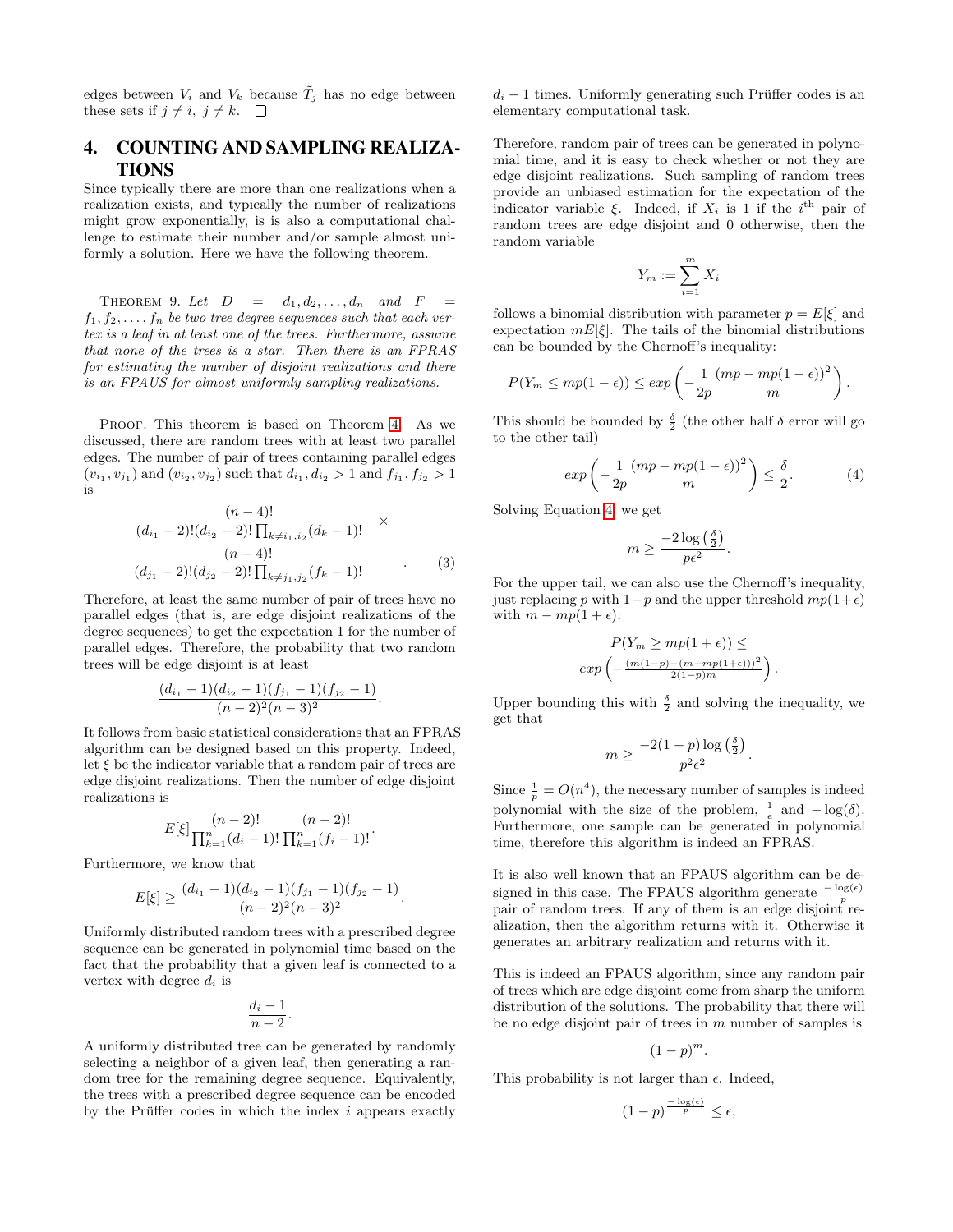since

$$
\frac{-\log(\epsilon)}{p}\log(1-p) \leq \log(\epsilon)
$$

because

$$
-\log(1-p) \ge p.
$$

Namely, the algorithm generates realizations from a distribution which is the convex combination  $(1 - \epsilon')U + \epsilon' \pi$ , where  $\epsilon' \leq \epsilon$ , U is the uniform distribution and  $\pi$  is an arbitrary distribution. However, the variational distance of this distribution from the uniform one is

$$
d_{TV}(U, (1 - \epsilon')U + \epsilon' \pi) =
$$
  

$$
\frac{1}{2} \sum_{x} |U(x) - ((1 - \epsilon')U(x) + \epsilon' \pi(x))| =
$$
  

$$
\epsilon' \frac{1}{2} \sum_{x} |U(x) - \pi(x)| \le \epsilon' \le \epsilon.
$$

Since one sample can be generated in polynomial time, and the total number of samples is polynomial with the size of the problem and  $-\log(\epsilon)$ , this algorithm is indeed and FPAUS.  $\square$ 

It remains an open question whether or not similar theorems exist for the case when the tree degree sequences have common high degrees. Also it is open if exact counting of the edge disjoint solutions is possible in polynomial time, although the natural conjecture is that this counting problem is #P-complete.

#### 5. AN NP-COMPLETENESS THEOREM

What can we say when only one of the two degree sequences is a tree degree sequence and the other is arbitrary? Unfortunately, we have a negative result here.

THEOREM 10. It is NP-complete to decide if there is an edge disjoint realization of a tree degree sequence and an arbitrary degree sequence. (It is not required that the tree degree sequence have a tree realization).

PROOF. We use the theorem by [\[1\]](#page-6-3) that it is NP-complete to decide if two bipartite degree sequences has an edge disjoint realizations. We have the following observations.

• A bipartite degree sequence pair

$$
D = (d_{1,1}, d_{1,2}, \ldots, d_{1,n_1}), (d_{2,1}, d_{2,2}, \ldots, d_{2,n_2})
$$

and

$$
F = (f_{1,1}, f_{1,2}, \ldots, f_{1,n_1}), (f_{2,1}, f_{2,2}, \ldots, f_{2,n_2})
$$

has an edge disjoint realization if and only if the simple degree sequence pair

$$
D' = (d_{1,1} + n_1 - 1, \dots, d_{1,n_1} + n_1 - 1, d_{2,1}, \dots, d_{2,n_2})
$$
  
and

$$
F' = (f_{1,1},\ldots,f_{1,n_1},f_{2,1}+n_2-1,\ldots,f_{2,n_2}+n_2-1)
$$

has an edge disjoint realization. Indeed, if an edge disjoint bipartite realization of  $D$  and  $F$  is given, then the complete graph on the first vertex class can be added to the first realization and the complete graph on the second vertex class can be added to the second realization to get a (now non-bipartite) realization of  $D'$  and  $F'$ . On the other hand, it is easy to see that any realization of  $D'$  contains  $K_{n_1}$  on the first  $n_1$  vertices, and any realization of  $F'$  contains  $K_{n_2}$  on the last  $n_2$ vertices. Given an edge disjoint realization of  $D'$  and  $F'$ , deleting  $K_{n_1}$  from  $D'$  and  $K_{n_2}$  from  $F'$  yields an edge disjoint realization of D and F.

- The degree sequence pair  $D = d_1, d_2, \ldots, d_n$  and  $F =$  $f_1, f_2, \ldots, f_n$  has an edge disjoint realization if and only if the degree sequence pair  $D' = d_1 + 1, d_2 +$  $1, \ldots, d_n + 1, n$  and  $F' = f_1, f_2, \ldots, f_n, 0$  has an edge disjoint realization. Indeed, let  $G_1$  and  $G_2$  be an edge disjoint realization of  $D$  and  $F$ . Then add a vertex  $v_{n+1}$  to  $G_1$ , and connect it to all the other vertices to get a realization of D'. Add an isolated vertex  $v_{n+1}$  to  $G_2$  to get a realization of  $F'$ . These realizations of  $D'$ and  $F'$  are edge disjoint. On the other hand, in any realization of  $D'$ ,  $v_{n+1}$  is connected to all the other vertices. If edge disjoint realizations of  $D'$  and  $F'$  are given, delete  $v_{n+1}$  from both realizations to get edge disjoint realizations of D and F.
- The degree sequence pair  $D = d_1, d_2, \ldots, d_n$  and  $F =$  $f_1, f_2, \ldots, f_n$  has an edge disjoint realization if and only if the degree sequence pair  $D' = d_1, d_2, \ldots, d_n, 1, 1$ and  $F' = f_1 + 1, f_2 + 1, \ldots, f_n + 1, n, 0$  has an edge disjoint realization. Indeed, any edge disjoint realization  $G_1$  and  $G_2$  of  $D$  and  $F$  can be extended to an edge disjoint realization of  $D'$  and  $F'$  by adding two vertices  $v_{n+1}$  and  $v_{n+2}$ , and then connecting  $v_{n+1}$  to all  $v_1, \ldots, v_n$  in  $G_2$  and connecting  $v_{n+1}$  and  $v_{n+2}$  in  $G_1$ . On the other hand, in any edge disjoint realizations  $G_1^\prime$ and  $G'_2$  of D' and F',  $v_{n+1}$  is connected to all  $v_1, \ldots, v_n$ in  $G'_2$ , therefore,  $v_{n+1}$  must be connected to  $v_{n+2}$  in  $G'_{1}$ . Therefore deleting  $v_{n+1}$  and  $v_{n+2}$  yields an edge disjoint realization of D and F.

We can use the first observation to prove that it is also NPcomplete to decide that two simple degree sequences have edge disjoint realizations. The second observation provides that it is NP-complete to decide if two degree sequences have edge disjoint realizations such that one of the degree sequences does not have 0 degrees. Finally, we can use the third observation to iteratively transform any D degree sequence (that already does not have a 0 degree) to a tree degree sequence. Indeed, in each step, we add two vertices to D and extend the sum of the degrees only by 2. Therefore in a polynomial number of steps, we get a degree sequence  $D'$  in which the sum of the degrees is exactly twice the number of vertices minus 2. Therefore it follows that given any bipartite degree sequences  $D$  and  $F$ , we can construct in polynomial time two simple degree sequences  $D'$  and  $F'$  such that  $D$  and  $F$  have edge disjoint realizations if and only if  $D'$  and  $F'$  have edge disjoint realizations, furthermore,  $D'$ is a tree degree sequence.  $\square$ 

#### 6. DISCUSSION AND CONCLUSIONS

In this paper, we considered packing tree degree sequences. When there are no common leaves, there are always edge disjoint caterpillar realizations. On the other hand, there might not be edge disjoint caterpillar realizations when there